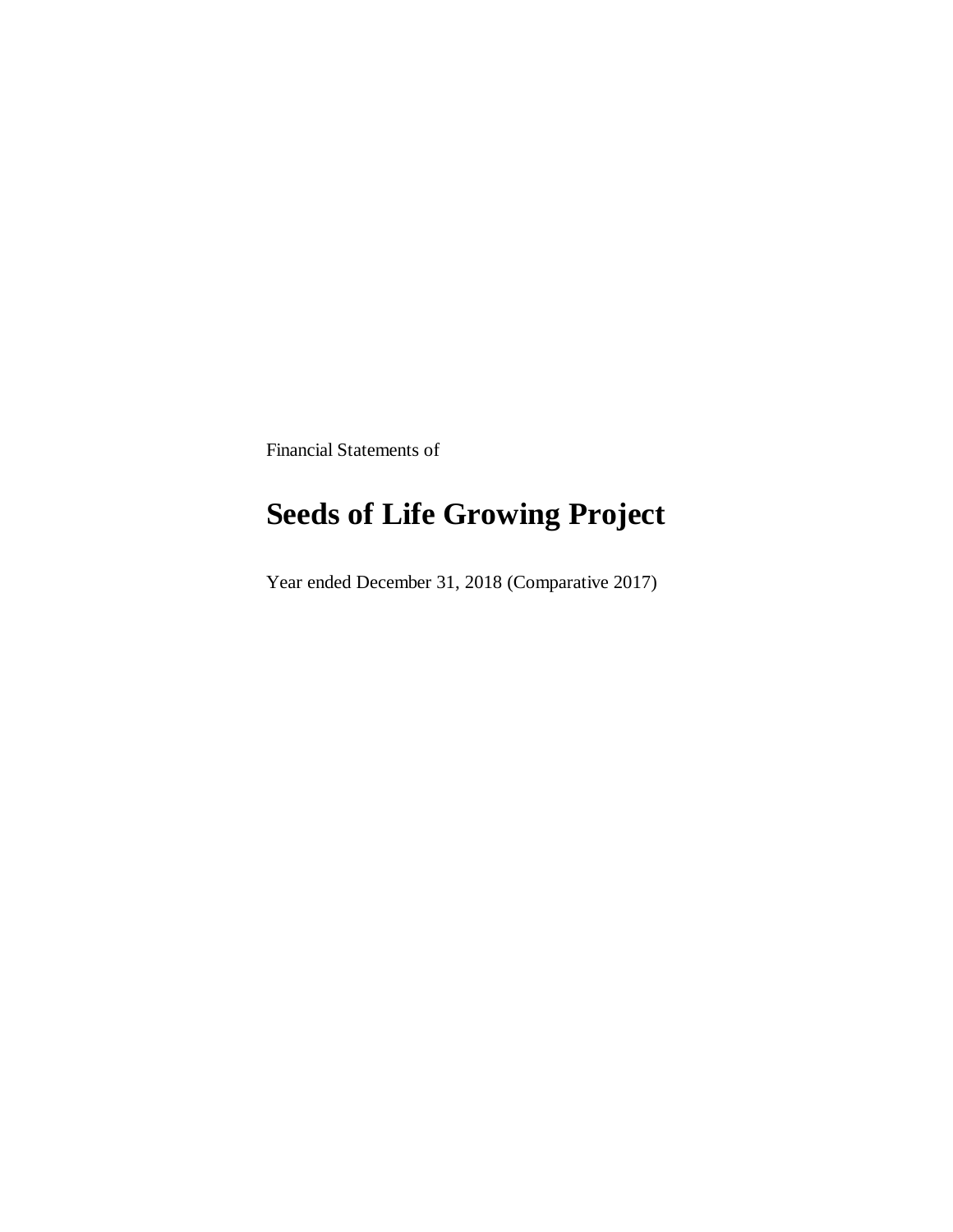## **SEEDS OF LIFE GROWING PROJECT**

Statement of Financial Position December 31, 2018 and 2017

|                                            | 2018            | 2017           |
|--------------------------------------------|-----------------|----------------|
| <b>Assets</b>                              |                 |                |
| Cash in Bank                               | \$<br>18,746.00 | \$<br>5,072.74 |
| <b>Total Assets</b>                        | \$<br>18,746.00 | \$<br>5,072.74 |
| <b>Liabilities</b>                         |                 |                |
| Accrued Expenses (Crop Inputs/Advertising) | \$<br>0.00      | \$<br>0.00     |
| <b>Total liabilities</b>                   | 0.00            | 0.00           |
| <b>Fund Balances</b>                       |                 |                |
| <b>Operating Fund Opening Balance</b>      | 5,072.74        | 923.64         |
| Current Year Surplus/(Deficit)             | 13,673.26       | 4,149.10       |
| <b>Total Fund Balances</b>                 | 18,746.00       | 5,072.74       |
| <b>Total Liabilities and Fund Balances</b> | \$<br>18,746.00 | \$<br>5,072.74 |

**Notes:**

- Financial results are reported to Canadian Foodgrains Bank to be included in their Annual Financial Reports.
- Surplus balance retained to offset crop input expenditures at the start of the next growing season.
- 2015-2018 Financial Statements have been restated to reflect Cash Basis Accounting.